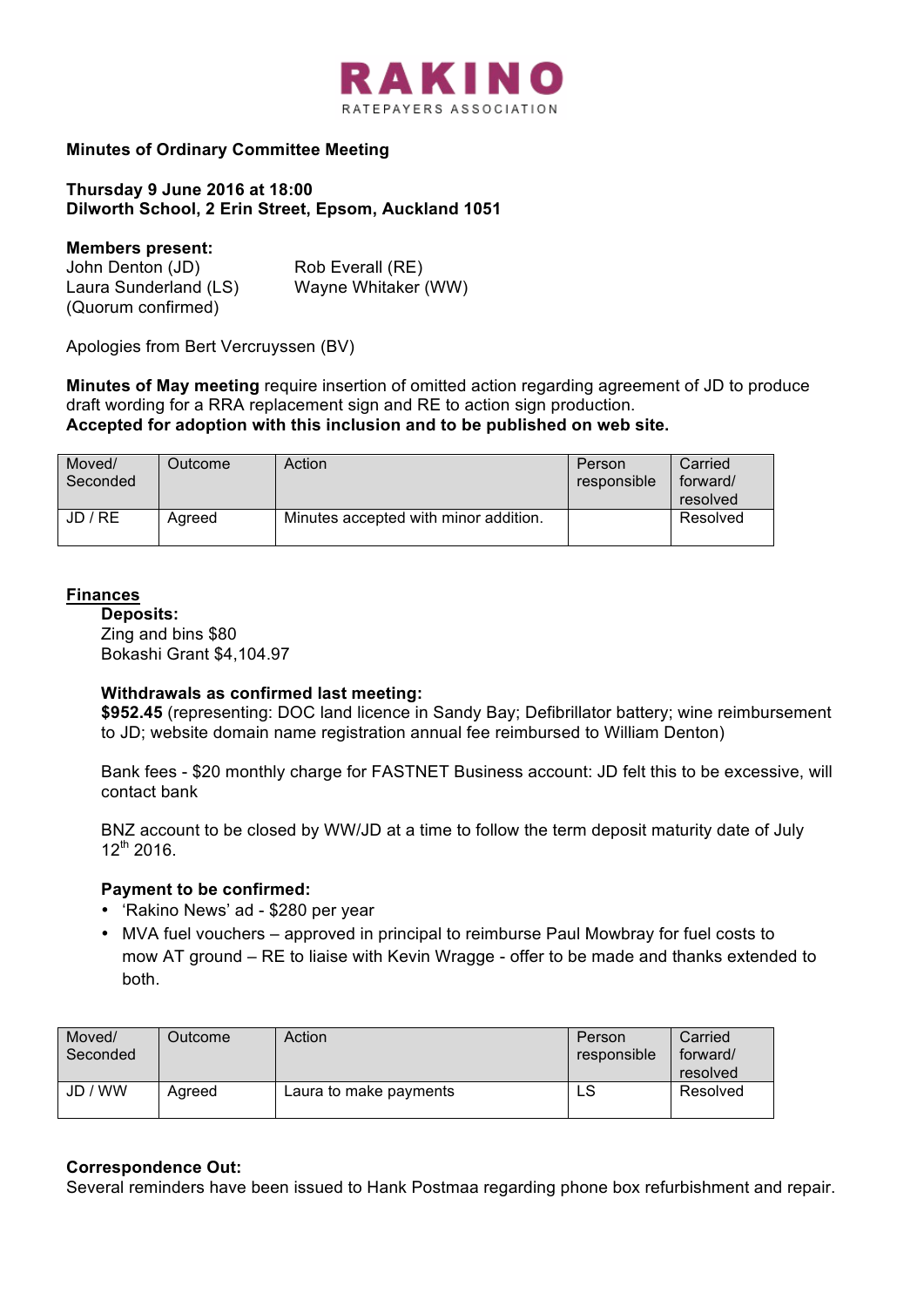

### **Correspondence In:**

- New Reviewer for accounts secured by JD: Syd Beguely
- Notice of Gulf Island Trust meeting 7<sup>th</sup> July: *can anyone attend? To be confirmed.*
- AT letter concerning cars: *Should we approach AT concerning Rural registration* status for the island? **JD and RE to contact Anthony Lewis at AT over roading (Friends of Rakino and open a discussion**.
- James Azerratt re: Table tennis table via Kevin Wragge: *believe we have one already – need to check* - *look under stairs in library – WW to liaise with Bev Postmaa*
- Transport/unload of trees to Rakino assistance needed: *date not yet finalised.*
- Quotes from Insurance company re: Association liability: *Letter to be written to Solicitor to seek guidance on the merits of liability insurance given the high cost quotes received (LS).*
- Trevor Thwaite re: trustees: *In motion Jude McLaughlin has volunteered, also need to liaise with Chris Clews who was previously nominated* **(JD).** *To be referred to John Vague to action.*
- Ron Renwick *re: fire lords: Hank and Rory to resolve mechanical repairs.*
- Waste Plan: *Ongoing - RE and JD to meet with Council representatives over Waste Strategy*
- Mail Boxes: NZ Post is *restructuring, will get in touch when new appointment is made.*
- Website links: Friends of Rakino *to be added via by William Denton* **(JD to action)**

# **Vision and Strategy for RRA: meeting to be held Saturday 25th June, 9 a.m. Dilworth School.**

**Newsletter draft:** *approved with the addition of the Hall and Library codes.*

**Membership Database:** RE has current update, still work to be done, work in progress. Will also add trained Firefighters and First Aiders to the register **(RE).**

**Invoice for RRA membership subscription 2016-7**: draft format approved - to be included with the circulation of the June Newsletter **(WW to action dispatch).**

# **Community Hall & Wharf:** waiting on clearance of title.

Concern that we should get real world costings for various alternatives, also to check fabric of hall to make sure it is sound. Council costings are unrealistic.

JD to contact Doug Anderson / Henry Backhouse-Smith for opinion and professional advice on nest way to approach this with the Council. Get all facts then apply for grants?

**Waste Management Strategy for Hauraki Gulf Islands:** JD and RE met with Jenny Chilcott and Hazel Durkin of AKL Council on 31-May to understand the strategy and to explain more about the Bokashi/Green Waste initiatives in play on Rakino.

HD manages the waste management contract with Maurice Brown.

The core objective is zero food waste to landfill and a general move towards a user pays policy. A draft Plan is due for delivery by 01 August 2016. RE and JD explained about the mix of waste on the island, including the seasonal volumes from visiting boats, dog waste, etc.

JC and HD asked for some photos of the Rakino nursery and the Bokashi bins to illustrate the initiatives.

**Grant and Funding applications**: **WW** suggested applying for a grant for seating at assorted vistas, but this has gone no further. **WW to action**.

**Welcome process for newcomers to the island:** BV to compile a list of what he would have found useful as a newcomer to the island - **carried forward (BV).**

**Call for volunteers to assist with transportation of plants and trees** to be published on Facebook when details are finalised and issue a round robin for a working bee for planting and for AT ground clearance. Already mentioned in Newsletter .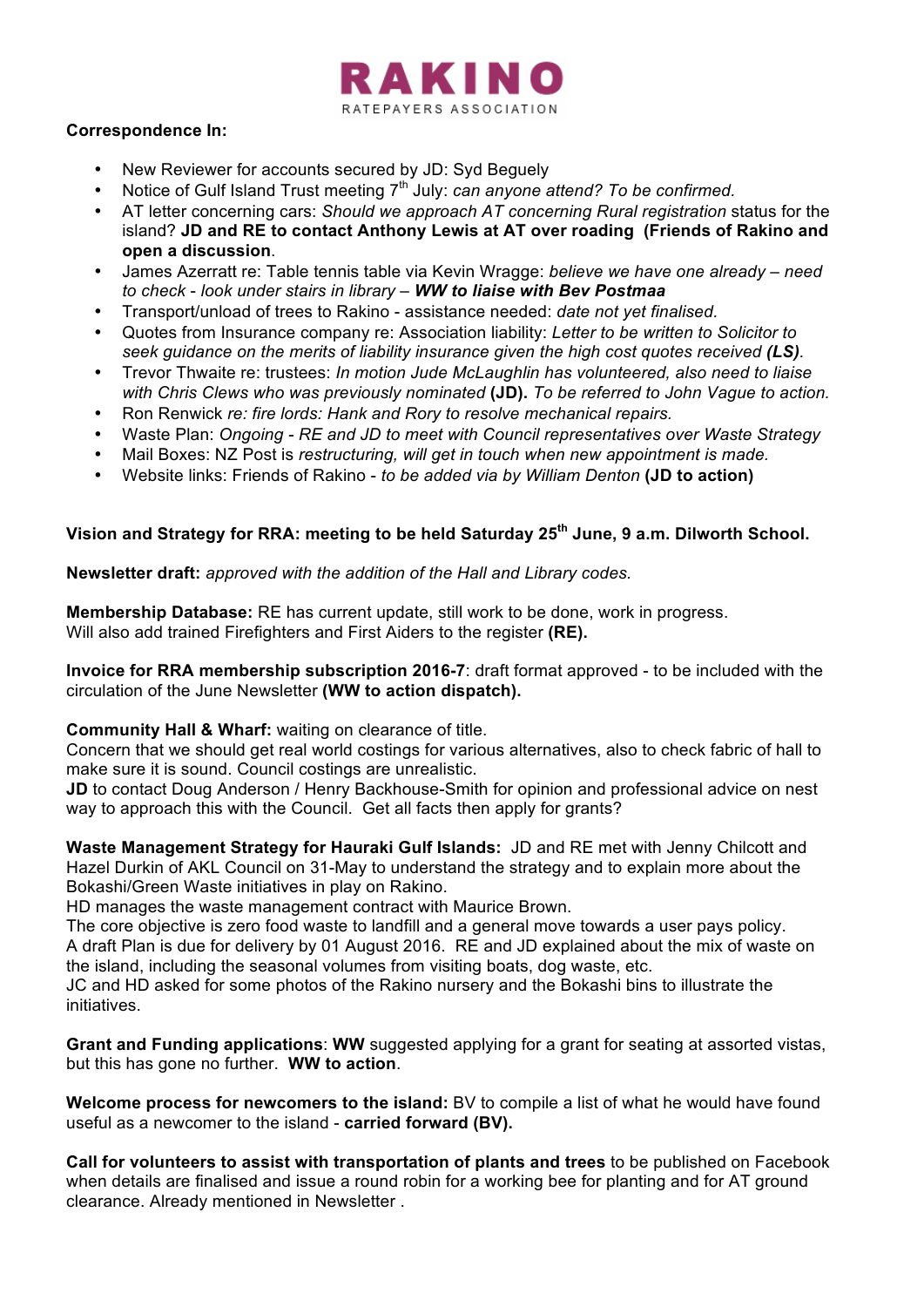

**Moorings:** Harbour Master is willing to help, RE will liaise with him to review current list of mooring holders with current list of property holders **(RE)**.

**Strobe Lights** have been donated to use in emergencies; these lights to be kept in Fire cupboard and in phone box/defib. cupboard. **JD to write thank you.** Also mentioned in Newsletter.

## **Work in progress (rolling review):**

| Append responsibility for Defib. Battery check to role description for Fire Officer<br>(once agreed with Hank)                  | JD                         |
|---------------------------------------------------------------------------------------------------------------------------------|----------------------------|
| Attendee available for Gulf Islands Trust Meeting, Auckland Zoo, 7 <sup>th</sup> July?                                          | <b>ALL</b>                 |
| Collate photos of Bokashi bins and of the Nursery composting and pass on to<br>Jenny Chilcott re: WMIF Gulf Islands Waste Plan. | ALL - pass to<br><b>RE</b> |
| Create RRA Strategy for presentation to next General Meeting in October                                                         | <b>ALL</b>                 |
| Investigate inclusion of RRA community communications material with Rate<br>Demands issued quarterly by Council                 | $\overline{BV}$            |
| Welcome process - prepare draft to initiate thinking                                                                            | BV                         |
| Add new links to RRA website (Friends of Rakino)                                                                                | <b>JD</b>                  |
| Communicate in Newsletter re hose couplings on water tanks - who has one and<br>new installations should have one incorporated. | JD                         |
| JD to contact Bank over fees                                                                                                    | <b>JD</b>                  |
| Progress appointment of new Trustee with John Vague                                                                             | <b>JD</b>                  |
| Strobe light donation - thank you letter to Jeff & Mandy Burne                                                                  | <b>JD</b>                  |
| AT letter concerning cars: Should we approach them concerning Rural registration?<br>Meeting with Anthony Lewis to be convened. | JD / RE                    |
| Meet with Council representatives regarding Gulf Waste Management Strategy                                                      | JD / RE                    |
| Progress dialogue with informed contributors over options for the Community Hall<br>and determine steps to be taken.            | JD / RE                    |
| Close BNZ accounts and move funds to ASB accounts                                                                               | JD / WW                    |
| Letter to Solicitor regarding the necessity of liability insurance                                                              | LS                         |
| LS to issue draft 'Rakino News' item for Committee review before submitting to<br>Colin McLaren.                                | LS / ALL<br>(ongoing)      |
| Follow up on AT Licence                                                                                                         | <b>RE</b>                  |
| Follow up provision of mail boxes                                                                                               | <b>RE</b>                  |
| Issue request for volunteers to assist with trees (transport/unload and planting) -<br>working bee                              | <b>RE</b>                  |
| Liaise with Auckland Harbour Master regarding moorings                                                                          | <b>RE</b>                  |
| Liaise with Jeff Cook regarding West Bay beach signage and for upper end of the                                                 | <b>RE</b>                  |